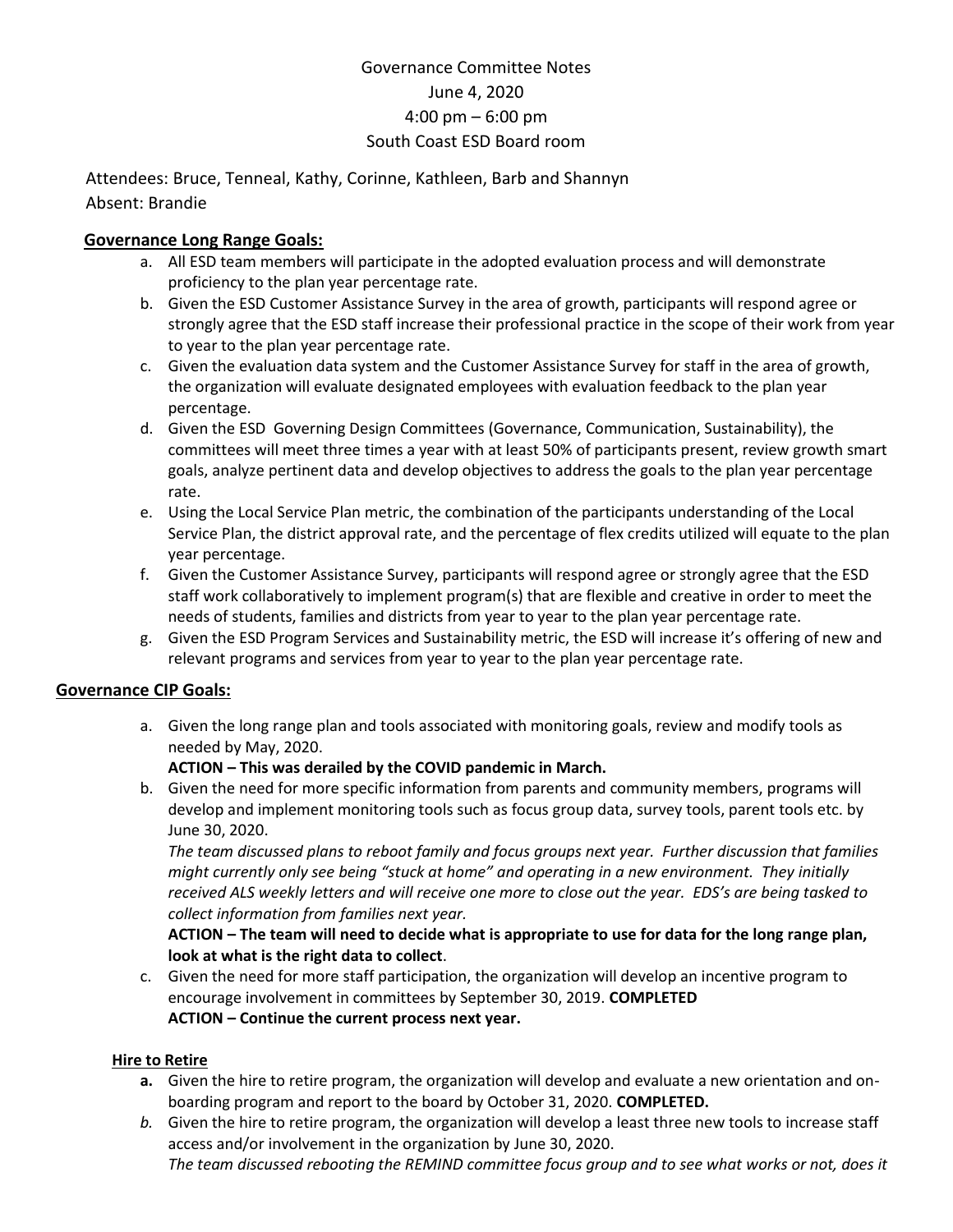*need to be enhanced or not, who signed up and will they use next year to be able to review again, the need to work on at classroom level (EI/ECSE), and that SCESD has new ALS teachers coming on in 20-21 who are fluent with REMIND and who might be able to help facilitate the program and or ask to take the lead/host afternoon PD around REMIND.*

*It was noted some staff using REMIND very well and the use of Zoom and YouTube have helped with communications within the organization.*

c. Given the hire to retire program, the organization will research, develop and implement at least two new retention programs by June 30, 2020. **PlanMember and IA work with SWOCC.**  *Tenneal is also working with SOU/U of O, Micro-PD in video 30 min blocks and IA's were provided 30-40 hrs. PD through the COVID closure***.**

#### **ACTION - The subcommittee needs to review level I,II,III IA positions Equity Plan**

**a.** SCESD staff and stakeholders will receive training on equity related topics such as race, gender, age, sexual orientation, culture, religion family structure, socio-economics and/or disability including administration, board members, staff, parents and students by June 30, 2020. *The organization was able to complete 2 of 3 trainings this year.*

**ACTION – The Equity and Admin team are working on programs for next year using hybrid presentations to keep things moving forward.**

**ACTION – SCESD will get an ODE grant for Admin training LGBTQ+ region wide ACTION – ODE/NAPE is working on a pilot program with the SCESD region for school board training including partnering with OSBA.**

**ACTION – Safe Space training will be offered but not mandatory at SCESD. A train the trainer will be provided for consortium districts and other organizations to participate.** 

- **b.** Professional/personal development for all administrators to develop skills and capacity to address issues of equity at the district, building and school level will be provided on an on-going basis by June 30, 2020.
- **c.** The Hire to Retire Committee will identify a professional development plan for teachers that support the acquisition of instructional strategies that address equitable outcomes for all students by June 30, 2020. **ACTION – The team will identify what training is needed at the classroom level.**
- d. The hire to retire committee will establish a mechanism to monitor the implementation of the equity plan by June 30, 2020.

**ACTION: To be established and implemented for fall.**

## **AGENDA**

## **1. Action Item Review**

ACTION – Corinne and Kathleen will work with SWOCC to see what courses are available and how to move evening classes forward by 2/6 meeting. **Suspended due to COVID 19.**

ACTION – Brandie and Tenneal will research 5 years of data with regards to the staff position, the number of years in the position and the reason, if stated, for leaving the organization. Due at 2/6 meeting. **COMPLETED**

ACTION - The team used data to form focus groups**. These were scheduled but did not occur due to COVID 19**

ACTION - Empathy interviews involving nontraditional ESD staff**. To start in the fall.**

ACTION – Tenneal to send out sub-committee requests for Stipend, Elevator speech and Customer Survey participants by 10/4/19. **COMPLETED**

# **ACTION - Conversation about stipend and elevator speech completed and will be implemented next year.**

- 2. Review Long Range Plan/CIP The team reviewed the goals see notes above.
- 3. Hire to Retire update The team reviewed see notes above.